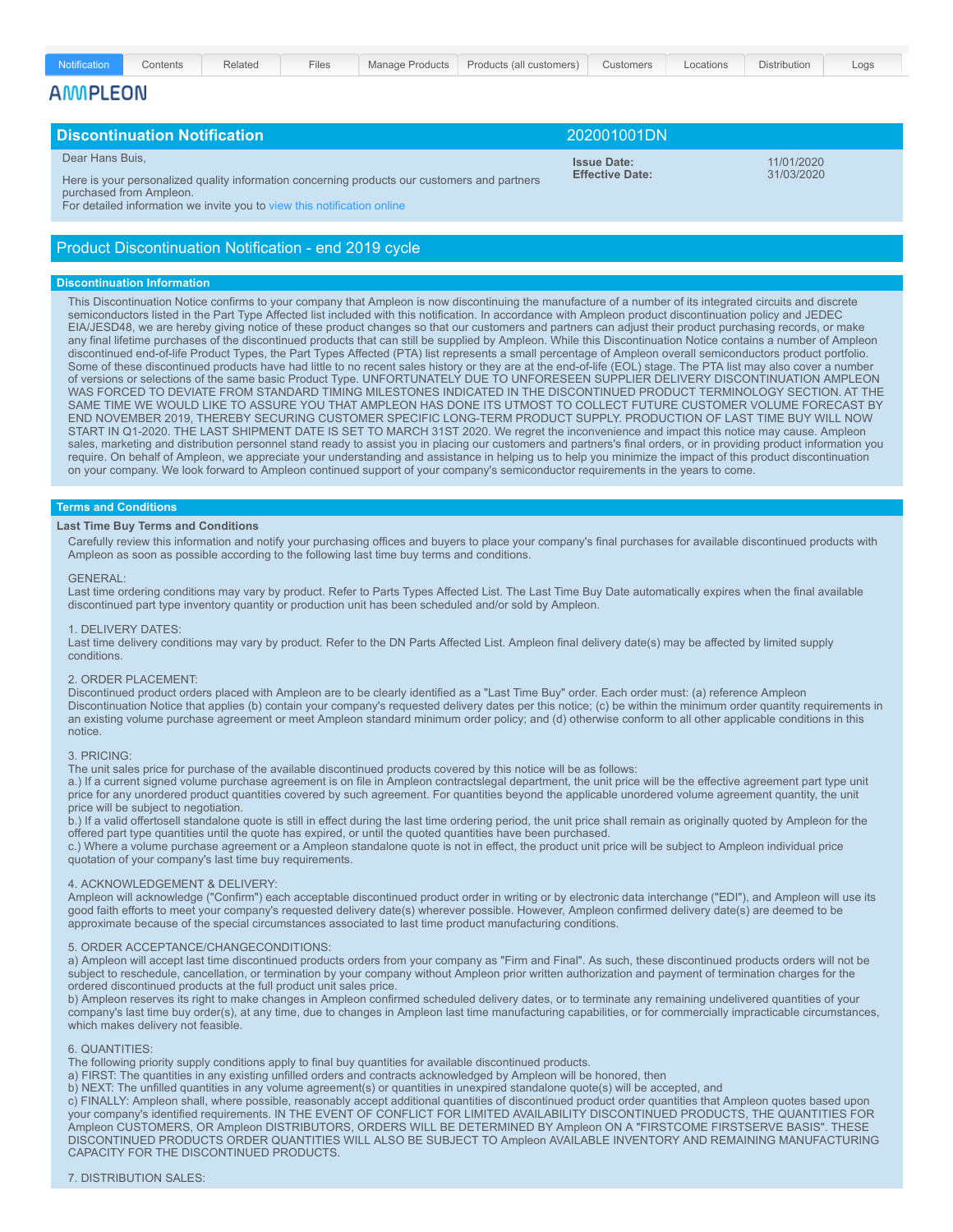If you are a Ampleon distributor customer, please contact your authorized Ampleon distributor sales representative for assistance in planning and making any last time purchase(s) of available discontinued products. Such purchases are to be negotiated solely between your company and the distributor. You may also find additional information about Ampleon discontinued products and replacement parts on our Internet web site at: [http://www.ampleon.com/support/discontinued-and-replacement-parts.html.](http://www.ampleon.com/support/discontinued-and-replacement-parts.html)

## 8. LIMITED WARRANTY:

All discontinued product orders subject to this notice shall carry (a) Ampleon standard limited warranty as contained in Ampleon order acknowledgement or confirmation form, or (b) the applicable warranty set forth in a duly executed formal contract between Ampleon and your company; provided that: a) Ampleon will accept all valid discontinued product warranty claims for credit only, unless a replacement order is otherwise agreed to by Ampleon and the replacement product(s) can still be manufactured or otherwise delivered from Ampleon remaining product inventory; and

b) The applicable warranty period for making any return claims for discontinued products subject to this notice will be no longer than ninety (90) days following final delivery date of the discontinued products; and

c) Any return claims must be made under Ampleon current Return Material Authorization ("RMA") procedures.

d) Except for Ampleon special distributor stock rotation policy returns only, there is no restocking of purchased discontinued product quantities allowed by Ampleon from its customers or from its distributors.

#### **Disclaimer and Additional Provisions**

Except as provided for elsewhere in this notice, the applicable terms and conditions of sale for Ampleon discontinued products will be the unmodified standard terms and conditions in Ampleon order acknowledgement or order confirmation form, incorporated herein in its entirety by this reference. Otherwise, the applicable, the terms and conditions contained in a duly signed contract in force between our companies shall apply.

AMPLEON ACCEPTS NO LIABILITY FOR EXCESS REPROCUREMENT COSTS, LABOR COSTS, OR LIABILITY FOR ANY SPECIAL, INCIDENTAL, OR CONSEQUENTIAL DAMAGES WHATSOEVER ASSOCIATED TO Ampleon DISCONTINUED PRODUCTS, OR ASSOCIATED WITH Ampleon FINAL MANUFACTURE AND PERFORMANCE AGAINST ANY LAST TIME BUY ORDERS RELATED TO THE DISCONTINUED PRODUCTS COVERED BY THIS **NOTICE** 

## **Discontinued Product Terminology: Part Types Affected List**

## **Orderable Part Number**

Ampleon Part Number which includes part type and packing designator as referenced on the Customer's order.

### **Customer Part Number**

Customer Part Number as referenced in the Ampleon 3 year order/ship history.

#### **Discontinued Part Number**

Ampleon part number as carried by Ampleon Product Data Management database (Enovia)

#### **Discontinuation Type**

Short description of the withdrawal status. Products listed as a Full Withdrawal indicate that all Product Types with similar functionality are being discontinued. Products listed as a Version Withdrawalindicates that a specific version or package is being discontinued but at least one other Product Type with similar functionality is still available.

#### **Availability Non-Manufacturable:**

Some Product Types may not be available and are identified as NonManufacturable. Ampleon can no longer produce these products and no supply or inventory exists for various reasons such as "not acceptable product quality" or "unique manufacturing restrictions". NonManufacturable products cannot have a last time buy for commercially impracticable reasons.

#### **Availability Limited:**

For Limited Availability Product Types, a unique manufacturing or limited inventory or time condition exists. Where Limited Availability coded products are still manufacturable, a limited quantity of the Product Type has been, or will be, produced within Ampleon remaining capacity to meet our customers, or our distributors, commercially reasonable last time buy orders. Limited Availability products will be scheduled by Ampleon on a firstcome/ firstserve basis until the remaining Product Type manufacturing capacity or inventory is depleted. When the inventory for the Limited Availability Product Type is depleted, no additional last time buy order Product Type quantities can be supplied by Ampleon.

## **Availability Standard End of Life:**

Standard End of Life Products Types have no known supply restriction and Ampleon customers and distributors' last time buy orders can be met according to Ampleon discontinued product (DOD) policy.

#### **Source**

Sole Source indicates that the Product Type being discontinued is unique to Ampleon. Multiple Sources indicates that the Product Type being discontinued could be available through other suppliers.

#### **Discontinued Part Last Time Buy Date**

Date indicates the last date Ampleon will accept an order on the discontinued product. Ampleon allows a six (6) month last order period for multiplesource products and a nine (9) month last order period for solesource discontinued products or customer specific products. Last Time Buying is not possible for "NonManufacturable" discontinued products. "Limited availability" discontinued products are subject to the remaining product inventory, or limited manufacturing conditions set forth in the DN notice. Ordering shall be limited on a firstcome/ first serve condition until the remaining product capacity or inventory has been sold. All Last Time Buy order periods are measured from the Issue Date of the Discontinuation Notice.

## **Discontinued Part Last Time Delivery Date**

Date indicates the last date Ampleon will ship a discontinued product. Unless a NonManufacturable or Limited Availability condition and shorter time period is indicated in the PTA, Ampleon allows a twelve (12) month delivery time period for discontinued products measured from the Issue Date of the Discontinuation Notice. (For some products, Ampleon may extend the Last Time Delivery date beyond the standard horizon.)

#### **Discontinued Part 12nc**

Ampleon 12nc number represents the Ampleon master internal manufacturing control identification number for reference to each part type, version of the part type or packaging/conditioning (3 last digits), being discontinued

#### **Discontinued Part Description**

Ampleon short Product Type description or a brief Product Type description of the discontinued product supplied by the responsible Product Group.

## **Package Name:**

Discontinued Part Number Package Type description

## **Replacement Part Number**

Any known Ampleon replacement product for the discontinued Ampleon type number is reference only information. Ampleon replacement part designation is NOT intended as a statement of warranty, or an indication that the listed replacement product meets the same form, fit, function or performance of the discontinued product until such time as Ampleon customers or distributors qualify such product to their specifications.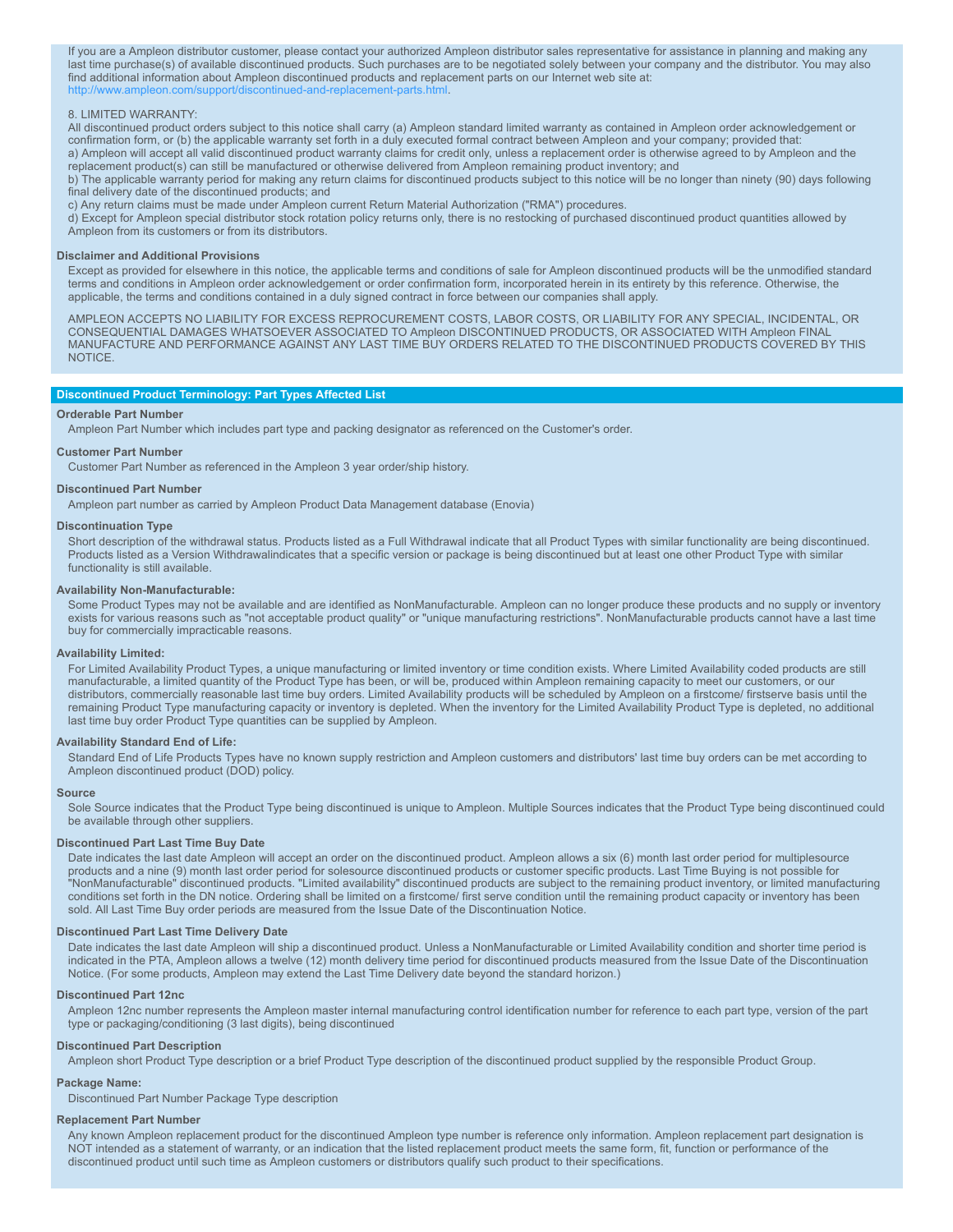#### **Replacement 12nc**

Any known Ampleon replacement 12nc for the discontinued Ampleon type number is reference only information. Ampleon replacement part designation is NOT intended as a statement of warranty, or an indication that the listed replacement product meets the same form, fit, function or performance of the discontinued product until such time as Ampleon customers or distributors qualify such product to their specifications.

#### **Remarks**

## **Contact and Support**

For all inquiries regarding the ePCN tool application or access issues, please contact [Ampleon](mailto:epcn.support@ampleon.com?subject=ePCN%20Support) "Quality Support Team". For all Quality Notification content inquiries, please contact your local Ampleon Sales Support team. At Ampleon we are dedicated to creating optimal value for our customers. Ampleon Quality Management Team.

## **About Ampleon**

Created in 2015, Ampleon is shaped by 50 years of RF power leadership and is set to exploit the full potential of data and energy transfer in RF. Ampleon has more than 1,250 employees worldwide, dedicated to creating optimal value for customers. Its innovative, yet consistent portfolio offers products and solutions for a wide range of applications, such as cellular base stations, radio/TV/broadcasting, radar, air traffic control, cooking, lighting, industrial lasers and medical. For details on the leading global partner in RF Power, visit [www.ampleon.com](http://www.ampleon.com/).

You have received this email because you are a designated contact or registered to this portal. Ampleon shall not be held liable if this Notification is not correctly distributed within your organization.

This message has been automatically distributed. Please do not reply.

| <b>View Notification</b> | Support <sup>'</sup> |
|--------------------------|----------------------|
|                          |                      |

[Ampleon](http://www.ampleon.com/) | [Privacy](http://www.ampleon.com/about/privacy.html) Policy | [Terms](http://www.ampleon.com/about/terms-of-use.html) of Use Ampleon © 2020 Ampleon. All rights reserved.